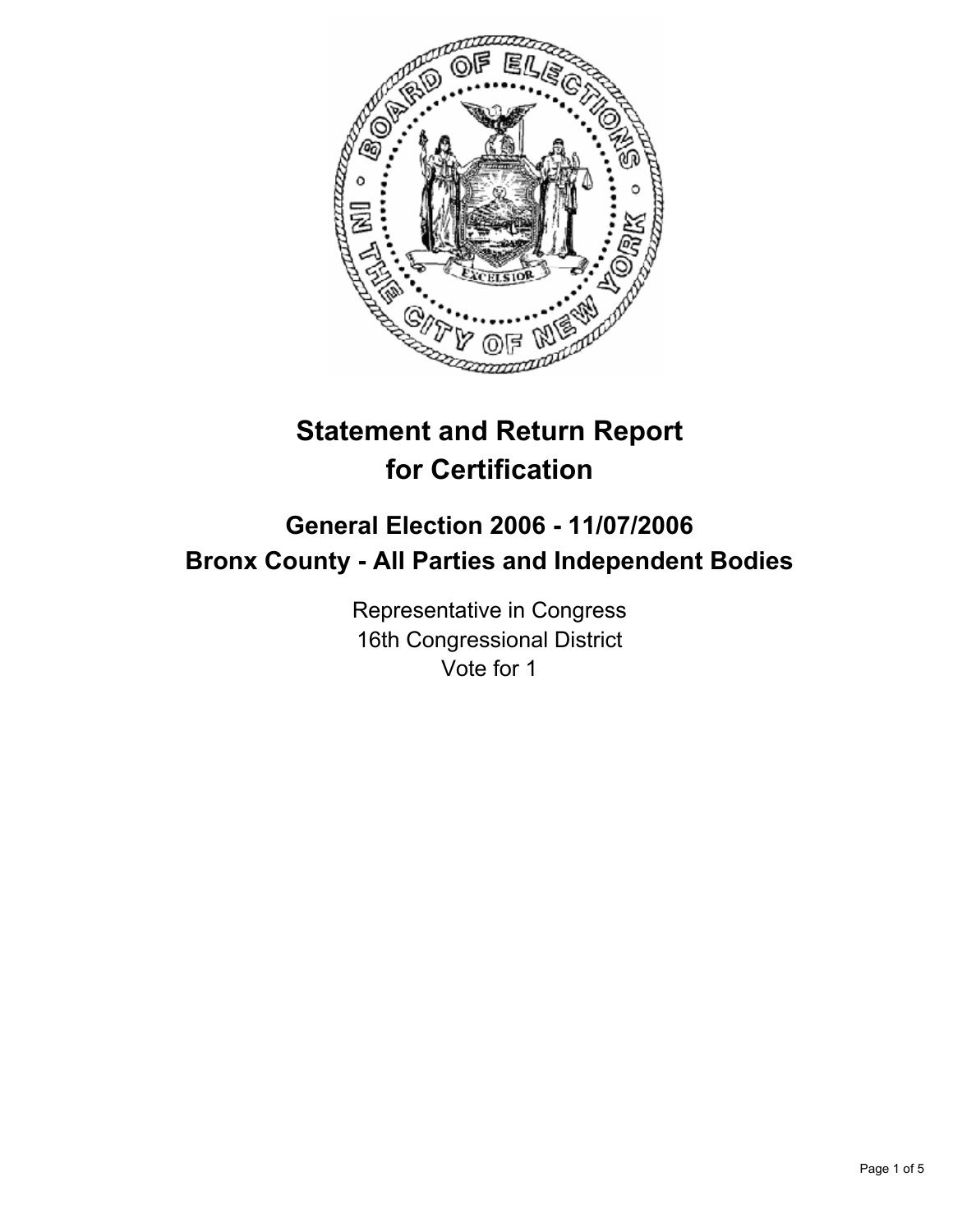

### **Assembly District 76**

| <b>PUBLIC COUNTER</b>             | 1,964 |
|-----------------------------------|-------|
| <b>EMERGENCY</b>                  | 0     |
| ABSENTEE/MILITARY                 | 34    |
| <b>FEDERAL</b>                    | 4     |
| AFFIDAVIT                         | 33    |
| <b>Total Ballots</b>              | 2,035 |
| ALI MOHAMED (REPUBLICAN)          | 39    |
| JOSE E SERRANO (DEMOCRATIC)       | 1,520 |
| ALI MOHAMED (CONSERVATIVE)        | 18    |
| JOSE E SERRANO (WORKING FAMILIES) | 72    |
| <b>Total Votes</b>                | 1,649 |
| Unrecorded                        | 386   |

**Assembly District 77**

| <b>PUBLIC COUNTER</b>             | 13,113 |
|-----------------------------------|--------|
| <b>EMERGENCY</b>                  | 0      |
| ABSENTEE/MILITARY                 | 221    |
| <b>FEDERAL</b>                    | 36     |
| AFFIDAVIT                         | 350    |
| <b>Total Ballots</b>              | 13,720 |
| ALI MOHAMED (REPUBLICAN)          | 338    |
| JOSE E SERRANO (DEMOCRATIC)       | 10,135 |
| ALI MOHAMED (CONSERVATIVE)        | 111    |
| JOSE E SERRANO (WORKING FAMILIES) | 559    |
| <b>Total Votes</b>                | 11,143 |
| Unrecorded                        | 2.577  |

#### **Assembly District 78**

| PUBLIC COUNTER                    | 8,104 |
|-----------------------------------|-------|
| <b>EMERGENCY</b>                  | 17    |
| ABSENTEE/MILITARY                 | 198   |
| <b>FEDERAL</b>                    | 46    |
| <b>AFFIDAVIT</b>                  | 251   |
| <b>Total Ballots</b>              | 8,616 |
| ALI MOHAMED (REPUBLICAN)          | 386   |
| JOSE E SERRANO (DEMOCRATIC)       | 6,247 |
| ALI MOHAMED (CONSERVATIVE)        | 106   |
| JOSE E SERRANO (WORKING FAMILIES) | 333   |
| <b>Total Votes</b>                | 7,072 |
| Unrecorded                        | 1.544 |
|                                   |       |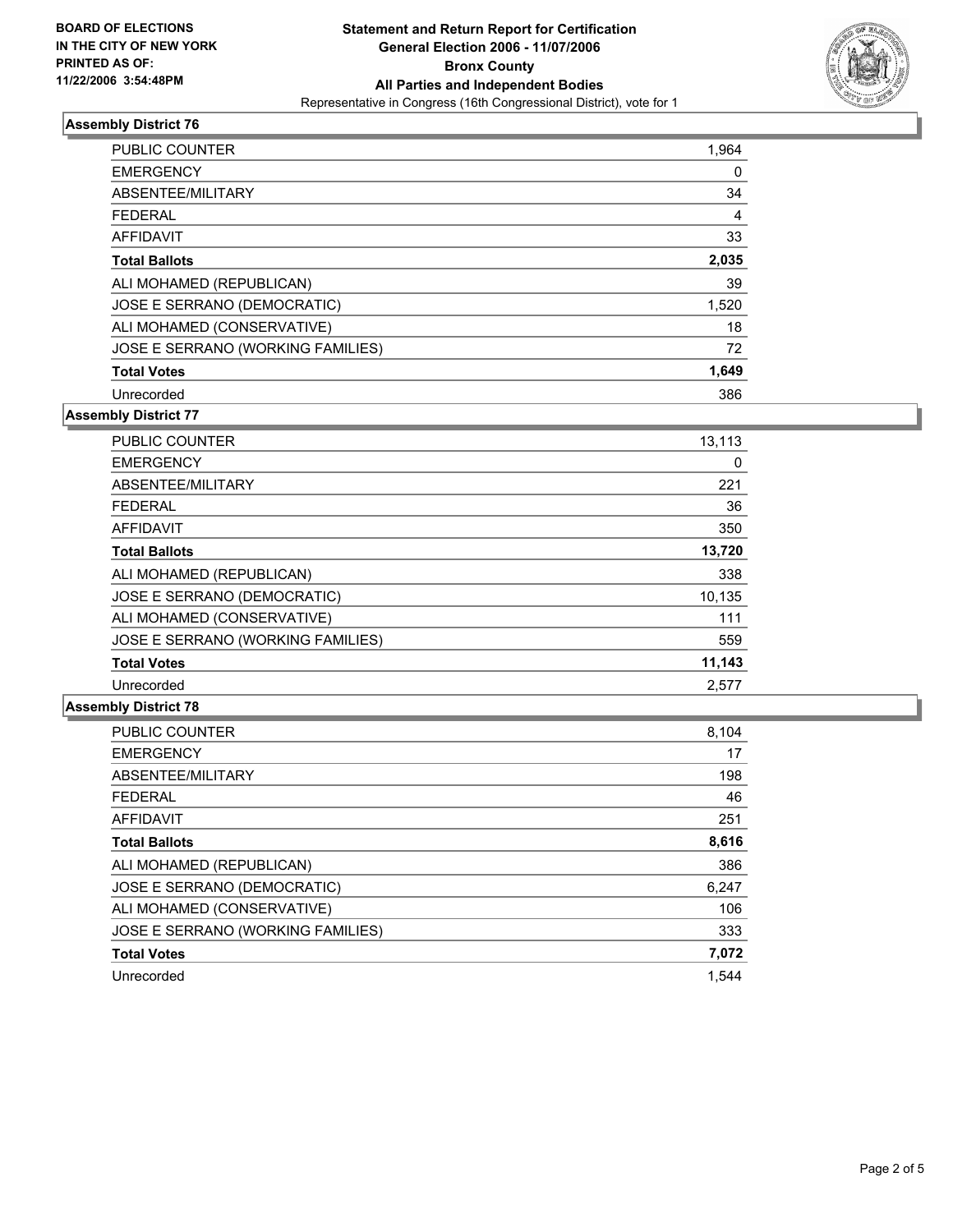

## **Assembly District 79**

| <b>PUBLIC COUNTER</b>             | 14,991 |  |
|-----------------------------------|--------|--|
| <b>EMERGENCY</b>                  | 9      |  |
| ABSENTEE/MILITARY                 | 255    |  |
| <b>FEDERAL</b>                    | 27     |  |
| AFFIDAVIT                         | 396    |  |
| <b>Total Ballots</b>              | 15,678 |  |
| ALI MOHAMED (REPUBLICAN)          | 385    |  |
| JOSE E SERRANO (DEMOCRATIC)       | 11,282 |  |
| ALI MOHAMED (CONSERVATIVE)        | 109    |  |
| JOSE E SERRANO (WORKING FAMILIES) | 613    |  |
| CARLA THOMAS (WRITE-IN)           |        |  |
| <b>Total Votes</b>                | 12,390 |  |
| Unrecorded                        | 3.288  |  |

### **Assembly District 84**

| <b>PUBLIC COUNTER</b>             | 14,418 |
|-----------------------------------|--------|
| <b>EMERGENCY</b>                  | 16     |
| ABSENTEE/MILITARY                 | 126    |
| <b>FEDERAL</b>                    | 16     |
| AFFIDAVIT                         | 286    |
| <b>Total Ballots</b>              | 14,862 |
| ALI MOHAMED (REPUBLICAN)          | 401    |
| JOSE E SERRANO (DEMOCRATIC)       | 10,515 |
| ALI MOHAMED (CONSERVATIVE)        | 244    |
| JOSE E SERRANO (WORKING FAMILIES) | 691    |
| ALAN KEYS (WRITE-IN)              |        |
| <b>BLANCA RAMIREZ (WRITE-IN)</b>  |        |
| <b>Total Votes</b>                | 11,853 |
| Unrecorded                        | 3.009  |

#### **Assembly District 85**

| <b>PUBLIC COUNTER</b>             | 6,570 |
|-----------------------------------|-------|
| <b>EMERGENCY</b>                  | 0     |
| ABSENTEE/MILITARY                 | 56    |
| <b>FEDERAL</b>                    | 9     |
| AFFIDAVIT                         | 174   |
| <b>Total Ballots</b>              | 6,809 |
| ALI MOHAMED (REPUBLICAN)          | 177   |
| JOSE E SERRANO (DEMOCRATIC)       | 4,866 |
| ALI MOHAMED (CONSERVATIVE)        | 34    |
| JOSE E SERRANO (WORKING FAMILIES) | 286   |
| <b>Total Votes</b>                | 5,363 |
| Unrecorded                        | 1.446 |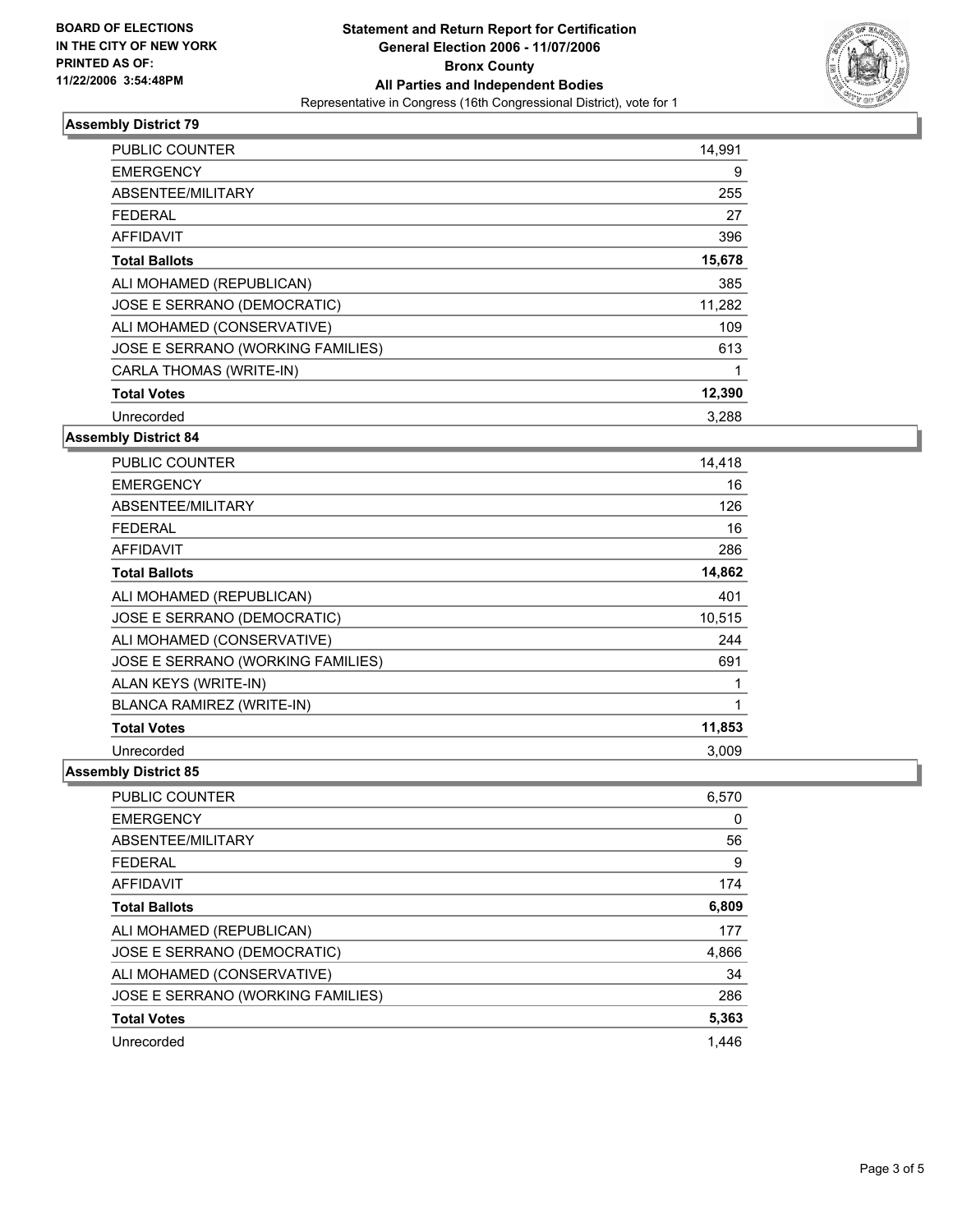

### **Assembly District 86**

| PUBLIC COUNTER                    | 11,136 |
|-----------------------------------|--------|
| <b>EMERGENCY</b>                  | 2      |
| ABSENTEE/MILITARY                 | 127    |
| <b>FEDERAL</b>                    | 50     |
| AFFIDAVIT                         | 327    |
| <b>Total Ballots</b>              | 11,642 |
| ALI MOHAMED (REPUBLICAN)          | 319    |
| JOSE E SERRANO (DEMOCRATIC)       | 8,614  |
| ALI MOHAMED (CONSERVATIVE)        | 92     |
| JOSE E SERRANO (WORKING FAMILIES) | 391    |
| <b>Total Votes</b>                | 9,416  |
| Unrecorded                        | 2.226  |